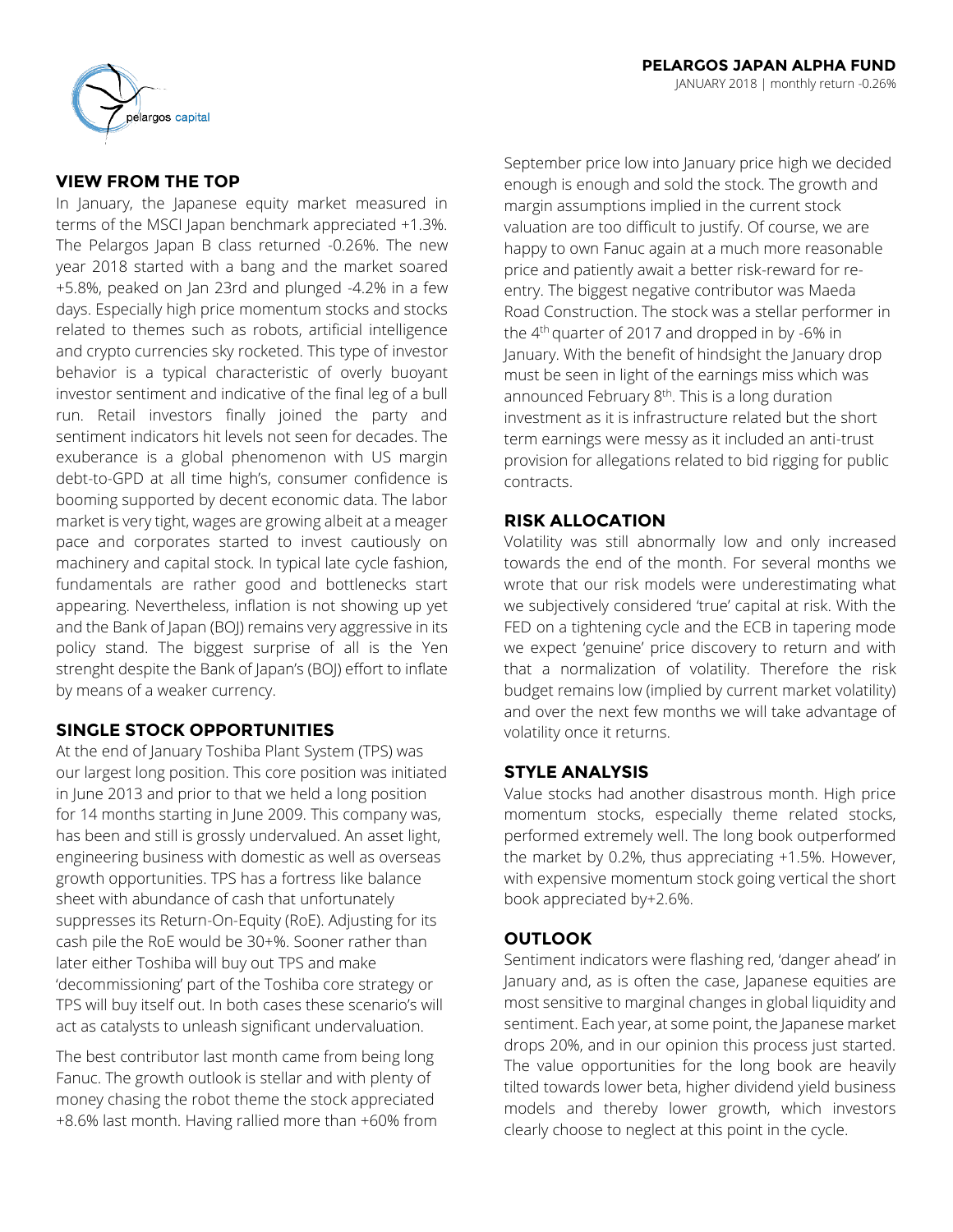

## **PELARGOS JAPAN ALPHA FUND**

JANUARY 2018 | monthly return -0.26%

# **FUND CHARTS AND FACTS**



### TOP 5 GROSS POSITIONS

| Toshiba Plant Sy |
|------------------|
| Ichigo Group     |
| Shimachu         |
| Resona Holdings  |
| Maeda Road Const |

### TOP 5 MOVERS

| Fanuc Corp (long)         | 0.29% |
|---------------------------|-------|
| Shimachu (long)           | 0.24% |
| Pola Orbis (long)         | 0.21% |
| Takara Leben Infra (long) | 0.20% |
| Ichigo Group (long)       | 0.15% |

#### **TOP 5 SHAKERS**

| Maeda Road Const (long) | $-0.21%$ |
|-------------------------|----------|
| Osg Corp (short)        | $-0.18%$ |
| Doutor Nichires (long)  | $-0.16%$ |
| Yamato Holdings (short) | $-0.14%$ |
| Enplas Corp (long)      | $-0.11%$ |

### **FUND FACTOR**

|                        | Long | Short  |
|------------------------|------|--------|
| Price to Earnings (PE) | 17.6 | 20.5   |
| EV/EBITDA              | 10.1 | 13.1   |
| Price to Book (PB)     | 1.8  | 2.7    |
| Dividend Yield         | 22   | 2.0    |
| EV/IC                  | 0.9  | 19     |
| 1 month momentum       | 2.3  | $-2.5$ |
| 12-1 month momentum    | 18.6 | 51     |
|                        |      |        |

#### **FUND PERFORMANCE\***

| Month to date performance     | $-0.26%$ |
|-------------------------------|----------|
| Year to date performance      | -0.26%   |
| Inception to date performance | 60.59%   |
| *based on share class B EUR   |          |

### **FUND FACTS\***

| Fund size in min EUR | 98.21         |
|----------------------|---------------|
| Fund size in min USD | 103 12        |
| Firm size in min EUR | 239.86        |
| Firm size in min USD | <b>298.81</b> |

#### **RISK STATISTICS**

| Net Exposure                              | 42%     |
|-------------------------------------------|---------|
| Gross Exposure                            | 123%    |
| Volatility (ex-ante; 3 months daily data) | 5.5%    |
| Beta (ex-ante)                            | 0.29    |
| Sharpe Ratio                              | 0.73    |
| Sortino Ratio                             | 1.37    |
| Sterling Ratio                            | 0.60    |
| Max Drawdown (monthly)                    | $-8.4%$ |
| Annualized Return                         | 5.0%    |

### **SECTOR EXPOSURES (IN PERCENT)**

| 9LCTOR EXPOSURES (IN FERCENT) |      |              |         |                |  |  |  |  |  |  |  |
|-------------------------------|------|--------------|---------|----------------|--|--|--|--|--|--|--|
|                               | guo] | <b>Short</b> | 흋       | Gross          |  |  |  |  |  |  |  |
| Consumer Discretionary        | 16   | $-7$         | 9       | 23             |  |  |  |  |  |  |  |
| Consumer Staples              | 7    | -6           | 1       | 13             |  |  |  |  |  |  |  |
| Energy                        | 0    | $-1$         | $\circ$ | 1              |  |  |  |  |  |  |  |
| Financials                    | 4    | $-1$         | 2       | 5              |  |  |  |  |  |  |  |
| <b>Health Care</b>            | O    | $-2$         | $-2$    | $\overline{z}$ |  |  |  |  |  |  |  |
| Industrials                   | 24   | $-7$         | 18      | 31             |  |  |  |  |  |  |  |
| Information Technology        | 8    | $-4$         | 4       | 12             |  |  |  |  |  |  |  |
| Materials                     | 3    | -3           | $-1$    | б              |  |  |  |  |  |  |  |
| Real Estate                   | 17   | $-8$         | 10      | 25             |  |  |  |  |  |  |  |
| Telecommunication Services    | 0    | $-1$         | $-1$    |                |  |  |  |  |  |  |  |

## **GENERAL STATISTICS**

| % Return long book    | 1.48% |
|-----------------------|-------|
| % Return short book   | 2.63% |
| # Long stocks         | 50    |
| # Short stocks        | 10    |
| % Long stocks 1       | 62%   |
| % Short stocks [      | 50%   |
| # Up days / Down days | 7/15  |
| Turnover as % NAV     | 45%   |





|                      | Year | lan      | Feb      | Mar      | Apr      | May       | Jun      | Jul      | Aug      | Sep        | Oct      | <b>Nov</b> | <b>Dec</b> | <b>YTD</b> | <b>ITD</b> |
|----------------------|------|----------|----------|----------|----------|-----------|----------|----------|----------|------------|----------|------------|------------|------------|------------|
| EUR                  | 2018 | $-0.26%$ |          |          |          |           |          |          |          |            |          |            |            | $-0.26%$   | 60.16%     |
|                      | 2017 | 0.56%    | $-0.92%$ | $-1.63%$ | $-0.57%$ | 0.23%     | 1.32%    | 1.18%    | 0.46%    | 0.99%      | 25%      | 0.20%      | 0.14%      | 3.22%      | 60.59%     |
|                      | 2016 | 1.27%    | 0.92%    | 1.18%    | $-0.16%$ | $-1.08%$  | $-4.33%$ | 2.12%    | $-1.05%$ | $-0.29%$   | 2.38%    | 0.88%      | 0.39%      | 2.07%      | 55.58%     |
|                      | 2015 | $-1.24%$ | 4.89%    | $-0.27%$ | 3.25%    | 2.57%     | $-1.67%$ | $-2.94%$ | $-3.01%$ | 2.46%      | .88%     | 2.06%      | $-1.42%$   | 6.36%      | 52.42%     |
| PERFORMANCE: CLASS B | 2014 | $-3.16%$ | $-0.60%$ | $-0.56%$ | $-0.99%$ | $-2, 24%$ | 1.44%    | 0.23%    | $-0.60%$ | 2.06%      | $-1.89%$ | $-1.24%$   | 0.96%      | $-6.52%$   | 43.31%     |
|                      | 2013 | 5.35%    | $-0.58%$ | 6.98%    | 6.48%    | $-1.07%$  | $-0.78%$ | 0.31%    | $-0.92%$ | 1.18%      | $-0.80%$ | 1.46%      | 1.73%      | 20.57%     | 53.31%     |
|                      | 2012 | $-1.38%$ | 3.81%    | 1.35%    | $-1.21%$ | $-3.83%$  | 1.76%    | 0.84%    | 0.93%    | 1.32%      | 0.58%    | 2.50%      | 4.06%      | 10.95%     | 27.15%     |
|                      | 2011 | 0.93%    | $-0.03%$ | $-1.55%$ | 0.14%    | $-0.14%$  | 0.42%    | 0.03%    | $-3.63%$ | 0.69%      | $-0.38%$ | $-2.60%$   | .68%       | $-4.48%$   | 14.60%     |
|                      | 2010 | 0.73%    | $-0.23%$ | 3.52%    | 3.39%    | $-2.83%$  | $-1.31%$ | 1.23%    | $-0.37%$ | 0.91%      | 1.13%    | 1.40%      | .89%       | 9.67%      | 19.97%     |
| FUND                 | 2009 | 2.07%    | 1.67%    | $-0.73%$ | $-0.67%$ | .34%      | 1.13%    | $-1.93%$ | 2.24%    | .68%<br>-1 | $-0.39%$ | $-2.99%$   | 2.84%      | 2.75%      | 9.39%      |
|                      | 2008 |          |          |          |          |           |          | 0.96%    | $-1.35%$ | 1.40%      | 3.44%    | 0.52%      | 1.39%      | 6.46%      | 6.46%      |
|                      |      |          |          |          |          |           |          |          |          |            |          |            |            |            |            |